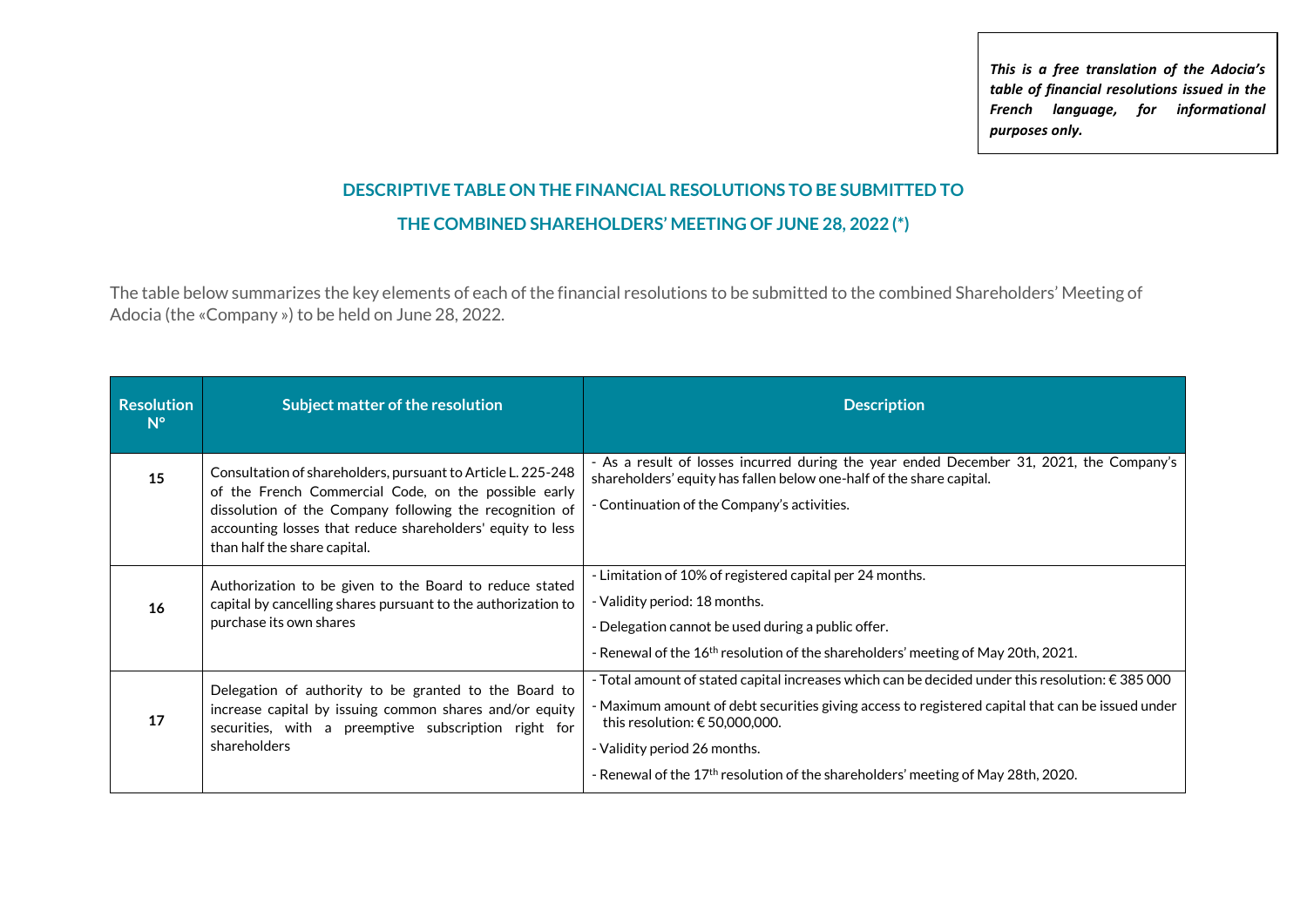| 18 | Delegation of authority to be granted to the Board to<br>increase capital immediately or in the future by issuing<br>common shares and/or equity securities, without a<br>preemptive subscription right for shareholders, for the<br>benefit of a category of persons that satisfy specified<br>characteristics (investors active in the sector health or<br>biotechnologies) | - Total nominal amount of the capital increases that may be decided pursuant to this resolution:<br>€ 144 000.<br>- Maximum nominal amount of debt securities giving access to share capital that can be issued<br>under this resolution: €50,000,000.<br>- Within the limit of the overall ceiling provided for in the 21th resolution<br>- Validity period: 18 months.<br>- Issue price fixed by the Board and at least equal to the weighted average of the last three<br>trading days, minus a legal maximum discount (i.e. 20%).<br>- Delegation cannot be used during a public offer.<br>- Renewal of the 20th resolution of the shareholders' meeting of May 20, 2021. |
|----|-------------------------------------------------------------------------------------------------------------------------------------------------------------------------------------------------------------------------------------------------------------------------------------------------------------------------------------------------------------------------------|-------------------------------------------------------------------------------------------------------------------------------------------------------------------------------------------------------------------------------------------------------------------------------------------------------------------------------------------------------------------------------------------------------------------------------------------------------------------------------------------------------------------------------------------------------------------------------------------------------------------------------------------------------------------------------|
| 19 | Delegation of authority to be granted to the Board to<br>increase capital immediately or in the future by issuing<br>common shares and/or equity securities, without a<br>preemptive subscription right for shareholders, for the<br>benefit of a category of persons that satisfy specified<br>characteristics (strategic or financial partners)                             | - Total nominal amount of the capital increases that may be decided pursuant to this resolution:<br>€ 144 000.<br>- Maximum nominal amount of debt securities giving access to share capital that can be issued<br>under this resolution: €50,000,000.<br>- Within the limit of the overall ceiling provided for in the 21th resolution<br>- Validity period: 18 months.<br>- Issue price fixed by the Board and at least equal to the weighted average of the last three<br>trading days, minus a legal maximum discount (i.e. 20%).<br>- Delegation cannot be used during a public offer.<br>- Renewal of the 20th resolution of the shareholders' meeting of May 20, 2021. |
| 20 | Delegation of authority granted to the Board of Directors to<br>increase capital by issuing common shares with or without a<br>preemptive subscription right for shareholders as decided<br>in the above-mentioned resolutions,                                                                                                                                               | Possibility to increase by 15% the number of securities to be issued in the event of a capital<br>increase with or without DPS, within the limit of 15% of the initial increase under the above<br>resolutions<br>Within the limit of the overall ceiling provided for in the 21th resolution<br>At the same price as the original issue and within the limit of 15% of the initial issue.<br>$\omega$<br>Validity period: 26 months.<br>$\overline{\phantom{a}}$<br>Renewal of the 22th resolution of the shareholders' meeting of May 20, 2021.                                                                                                                             |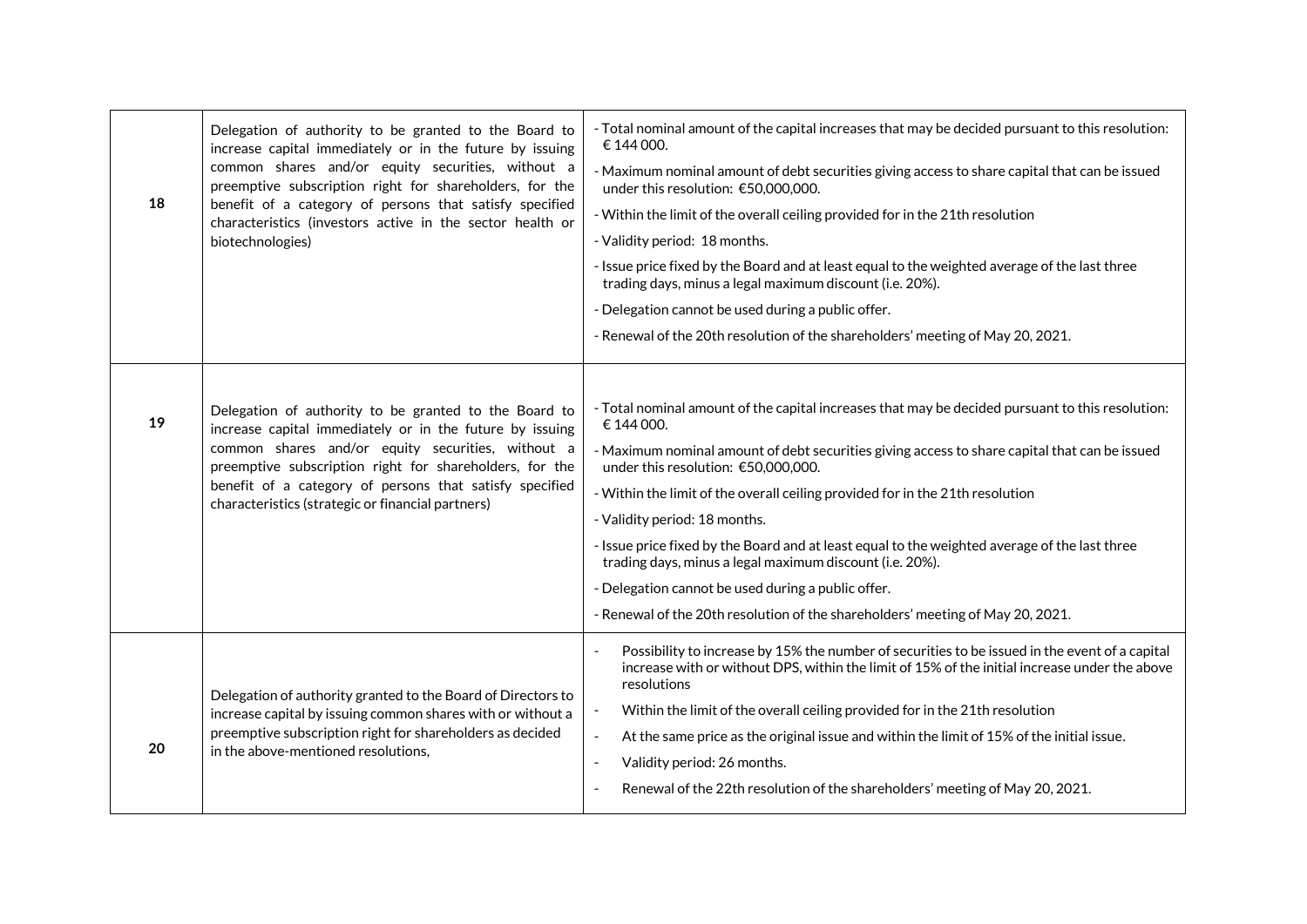| 21 | Aggregate limits on the issues completed pursuant to the<br>seventh to twentieth resolutions                                                                                                                                                                                                                                                                                                                                                           |                                                                                                                      | Total nominal amount of the capital increases that may be decided pursuant to this<br>resolution: €385,000.<br>Maximum nominal amount of debt securities giving access to share capital that can be<br>issued under this resolution: €50,000,000.<br>Renewal of the 25th resolution of the shareholders' meeting of May 20, 2021.                                                                                                                                                                                                                                                                                                                                                                                                                                                                                          |
|----|--------------------------------------------------------------------------------------------------------------------------------------------------------------------------------------------------------------------------------------------------------------------------------------------------------------------------------------------------------------------------------------------------------------------------------------------------------|----------------------------------------------------------------------------------------------------------------------|----------------------------------------------------------------------------------------------------------------------------------------------------------------------------------------------------------------------------------------------------------------------------------------------------------------------------------------------------------------------------------------------------------------------------------------------------------------------------------------------------------------------------------------------------------------------------------------------------------------------------------------------------------------------------------------------------------------------------------------------------------------------------------------------------------------------------|
| 22 | Delegation of authority to be granted to the Board to<br>increase capital immediately or in the future by issuing<br>common shares and/or equity securities giving access to<br>capital or giving access to securities representing<br>receivables granting access to capital, without a preemptive<br>subscription right for shareholders, in favor of a certain<br>category of persons within a specific equity or bond<br>financing program         | $\overline{a}$<br>$\overline{a}$<br>$\overline{\phantom{a}}$<br>$\overline{\phantom{a}}$<br>$\overline{\phantom{a}}$ | Total nominal amount of the capital increases that may be decided pursuant to this<br>resolution: $\epsilon$ 144 000.<br>Maximum nominal amount of debt securities giving access to share capital that can be<br>issued under this resolution: €50,000,000.<br>Issue price fixed by the Board and at least equal to the weighted average of the last three<br>trading days, minus a legal maximum discount (i.e. 20%).<br>Within the limit of the overall ceiling provided for in the 21th resolution<br>Delegation cannot be used during a public offer.<br>Validity period: 18 months.<br>Renewal of the 21th resolution of the shareholders' meeting of May 20, 2021.                                                                                                                                                   |
| 23 | Delegation of authority granted to the Board of Directors to<br>issue and attribute warrants for shares, without a<br>preemptive subscription right for shareholders, to the profit<br>of (i) board members and advisors at the grant date of the<br>warrants (ii) persons bond by a contract or by a consulting<br>agreement to the Company or to any of its subsidiaries or (iii)<br>members of a committee created or to be created by the<br>board | $\overline{\phantom{a}}$<br>$\overline{\phantom{a}}$                                                                 | the issue price of a warrant will be determined by the Board on the day of issue of the said<br>warrant based on the characteristics of the warrant and will be at least equal to 15% of the<br>volume-weighted average price of the last five (5) trading days;<br>Maximum number of shares that can be issued upon exercise of BSA: 200,000.<br>Subscription price of the share to which the BSA gives right must at least be equal to the<br>highest value between (i) sale price of a share the day before the allocation, and (ii) the<br>weighted average of the 20 trading sessions.<br>Validity of the BSA: 10 years<br>Validity period: 18 months.<br>within the limit of the overall ceiling provided for in the 25th resolution<br>Renewal of the 26th resolution of the shareholders' meeting of May 20, 2021. |